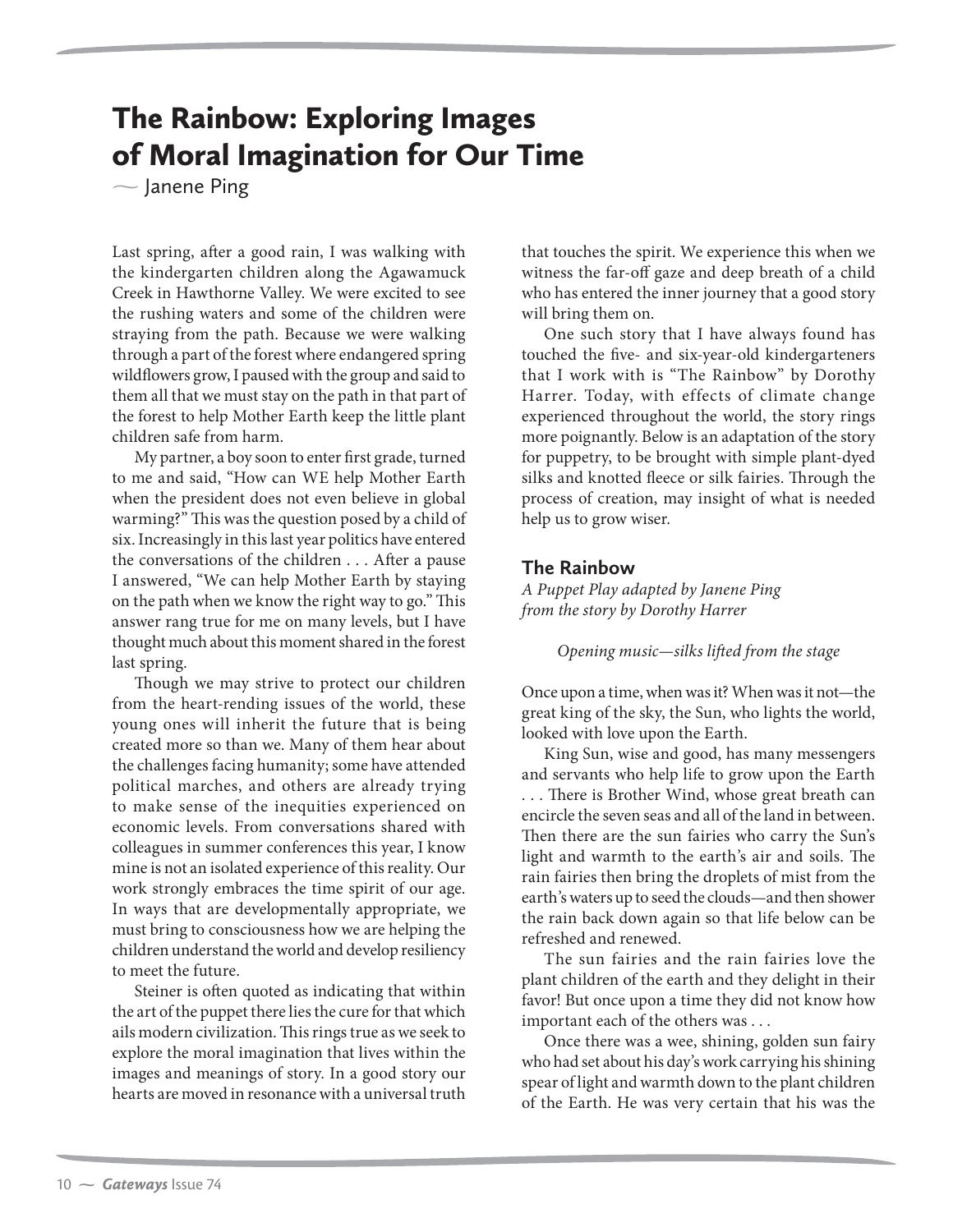most important of all the work there was and thus his spear was very pointed! He was trying to work as quickly as he could so that he could make the fastest journey from Sun to Earth that ever was. He was not careful about where he was going. Thus it was that he flew right into a rain fairy who was bringing the mist from the earth's morning up to seed the clouds! The sun fairy flashed angrily and the rain fairy swelled with blue despair.

"Why didn't you look where you were going?" shouted the sun fairy. "You have made me change my course!"

"You flew into ME!" replied the rain fairy, "And you have made me drop the mist! You have interrupted the most important sky work there is!"

"Your work is not so important for the plant children!" replied the sun fairy. "It is the warmth and light that we sun fairies bring that they need the most!"

"NO! NO! NO!" shouted the rain fairy—who by now was beginning to swell like a big blue bubble. "WE rain fairies ARE the most important!" and she called to the other rain fairies who were beginning to wonder what all of the stormy noise was all about. "Sisters! Come and gather—listen to this! This sun fairy thinks that his work is more important that ours!"

The sun fairy then answered with a call to his brothers. "Sun fairies, bring your spears and gather! This rain fairy thinks the plant children need the rain more than our warmth and light!"

# *Music as the rain and sun fairies gather*

The rain fairies gathered in a great dark cloud, rumbling and grumbling dissent, and the sun fairies came together in a force of lightning flashing with fire across the sky. They were in great disagreement and the sky was filled with stormy thunder and strife.

*Discordance*

Now it was that King Sun heard the terrible noise. He looked down upon his helpers and sighed for he knew that their fighting would not do. They needed to grow wiser.

So the Sun summoned the wind and commanded, "Go and blow the rain fairies away to the highest of the mountains; stay there until I call you to bring them back."

> *Music—blowing winds scatter rain fairies and clouds*

A great windstorm blew all of the clouds and the rain fairies away so that the sky was clear with not a drop of mist or moisture anywhere.

The sun fairies thought that this meant King Sun knew them to be the most important. They happily and proudly flashed with joy as they brought the warmth and light down to the plant children of the Earth. The days grew warmer and warmer, day after day.

The plant children began to get hot and tired.

"We are so thirsty!" they called. "When will the rains bring us water?"

But the sun fairies pretended not to hear. They just kept bringing their fiery spears down to the earth. The streams and rivers began to dry up. The ponds became puddles. The little plant children wilted and became brown and they called for help.

Still, the sun fairies paid no attention to their cries.

Then many of the plant children curled up and died, all except the great trees who were stronger than the rest. They called up to King Sun, "When will the rain fairies come again? Our littlest ones have disappeared and the Earth has become parched so that we too will soon be no more!"

Then the sun fairies were NOT so proud of their spears of pointed fire. They saw what they had done and knew it to be wrong.

So King Sun called to the wind, "Brother Wind, bring back the rain fairies."

*Music—rain stick and wind sounds*